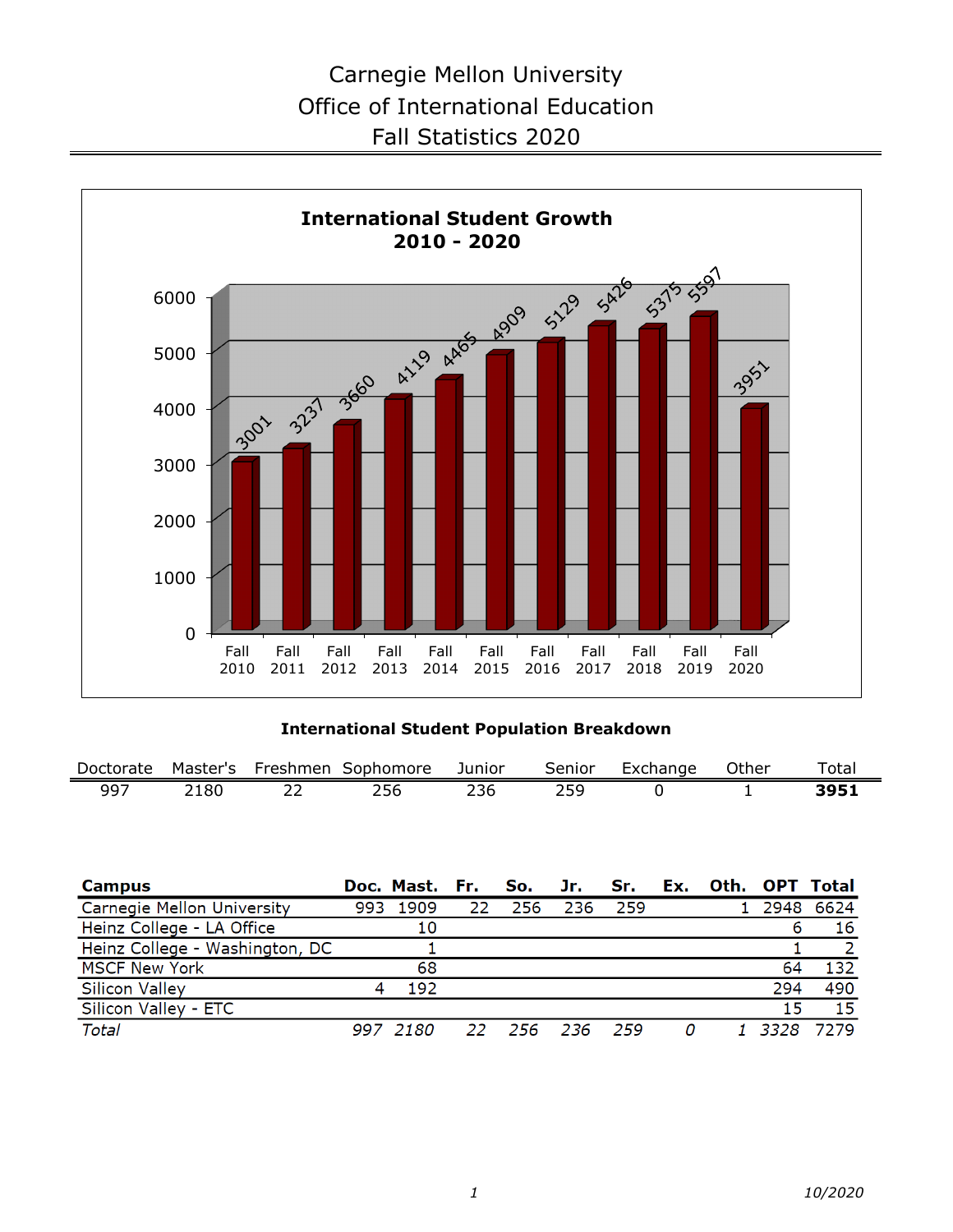### **International Students on OPT 2016 - 2020**

|                  |            | <b>STEM</b>      |       |
|------------------|------------|------------------|-------|
|                  | <b>OPT</b> | <b>Extension</b> | Total |
| <b>Fall 2016</b> | 1625       | 899              | 2524  |
| <b>Fall 2017</b> | 1900       | 1278             | 3178  |
| <b>Fall 2018</b> | 2021       | 1273             | 3294  |
| <b>Fall 2019</b> | 1739       | 1726             | 3465  |
| Fall 2020        | 1862       | 1466             | 3328  |

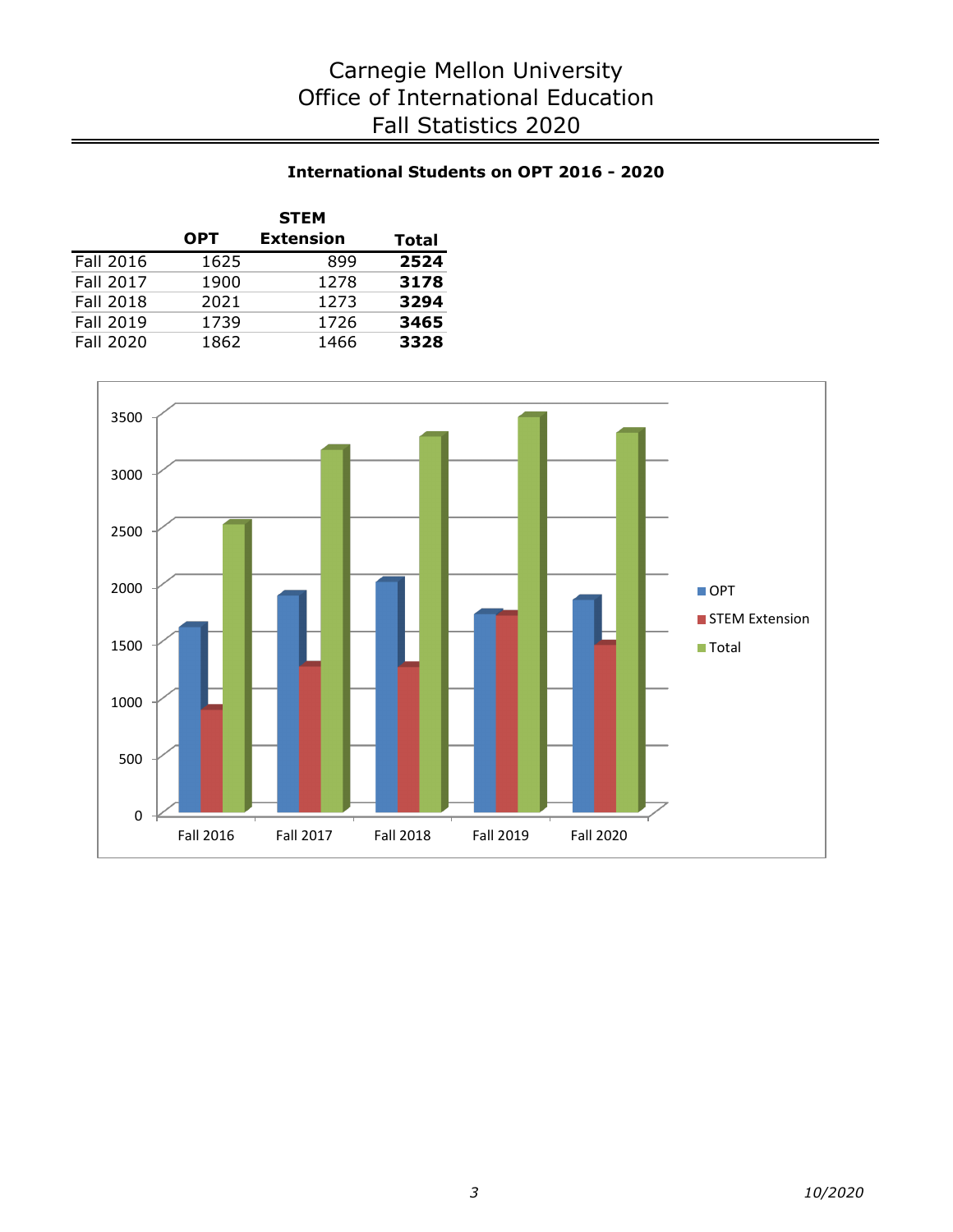

| <b>Funding Source</b>      | Doc.         | Mast.          | Fr. | So. | Jr. | Sr. | Ex. | Oth.         | <b>Total</b> |
|----------------------------|--------------|----------------|-----|-----|-----|-----|-----|--------------|--------------|
| Current/Future Employer    |              | 1              |     |     |     |     |     |              | 1            |
| Home Govt or University    | $\mathbf{1}$ | $\overline{7}$ | 1   | 1   |     |     |     |              | 10           |
| Personal & Family Funds    | 93           | 2097           | 20  | 248 | 229 | 252 |     |              | 2939         |
| Private Sponsor            | 60           | 47             | 1   | 6   | 5   | 5   |     |              | 124          |
| U.S. College or University | 843          | 28             |     | 1   | 2   | 2   |     | $\mathbf{1}$ | 877          |
| Totals                     | 997          | 2180           | 22  | 256 | 236 | 259 | 0   | 1            | 3951         |
| <b>Immigration Status</b>  | Doc.         | Mast.          | Fr. | So. | Jr. | Sr. | Ex. | Oth.         | <b>Total</b> |
| $F-1$                      | 992          | 2173           | 22  | 255 | 235 | 259 |     |              | 3936         |
| $J-1$                      | 5            | 7              |     | 1   | 1   |     |     | 1            | 15           |
| <b>Totals</b>              | 997          | 2180           | 22  | 256 | 236 | 259 | 0   | 1            | 3951         |
|                            |              |                |     |     |     |     |     |              |              |
| Gender                     | Doc.         | Mast.          | Fr. | So. | Jr. | Sr. | Ex. | Oth.         | <b>Total</b> |
| Male                       | 707          | 1323           | 14  | 132 | 117 | 111 |     | $\mathbf{1}$ | 2405         |
| Female                     | 290          | 857            | 8   | 124 | 119 | 148 |     |              | 1546         |
| <b>Totals</b>              | 997          | 2180           | 22  | 256 | 236 | 259 | 0   | 1            | 3951         |
| <b>Marital Status</b>      | Doc.         | Mast.          | Fr. | So. | Jr. | Sr. | Ex. | Oth.         | <b>Total</b> |
| Single                     | 921          | 2124           | 22  | 256 | 236 | 259 |     | $\mathbf{1}$ | 3819         |
| Married                    | 76           | 56             |     |     |     |     |     |              | 132          |
| Totals                     | 997          | 2180           | 22  | 256 | 236 | 259 | 0   | 1            | 3951         |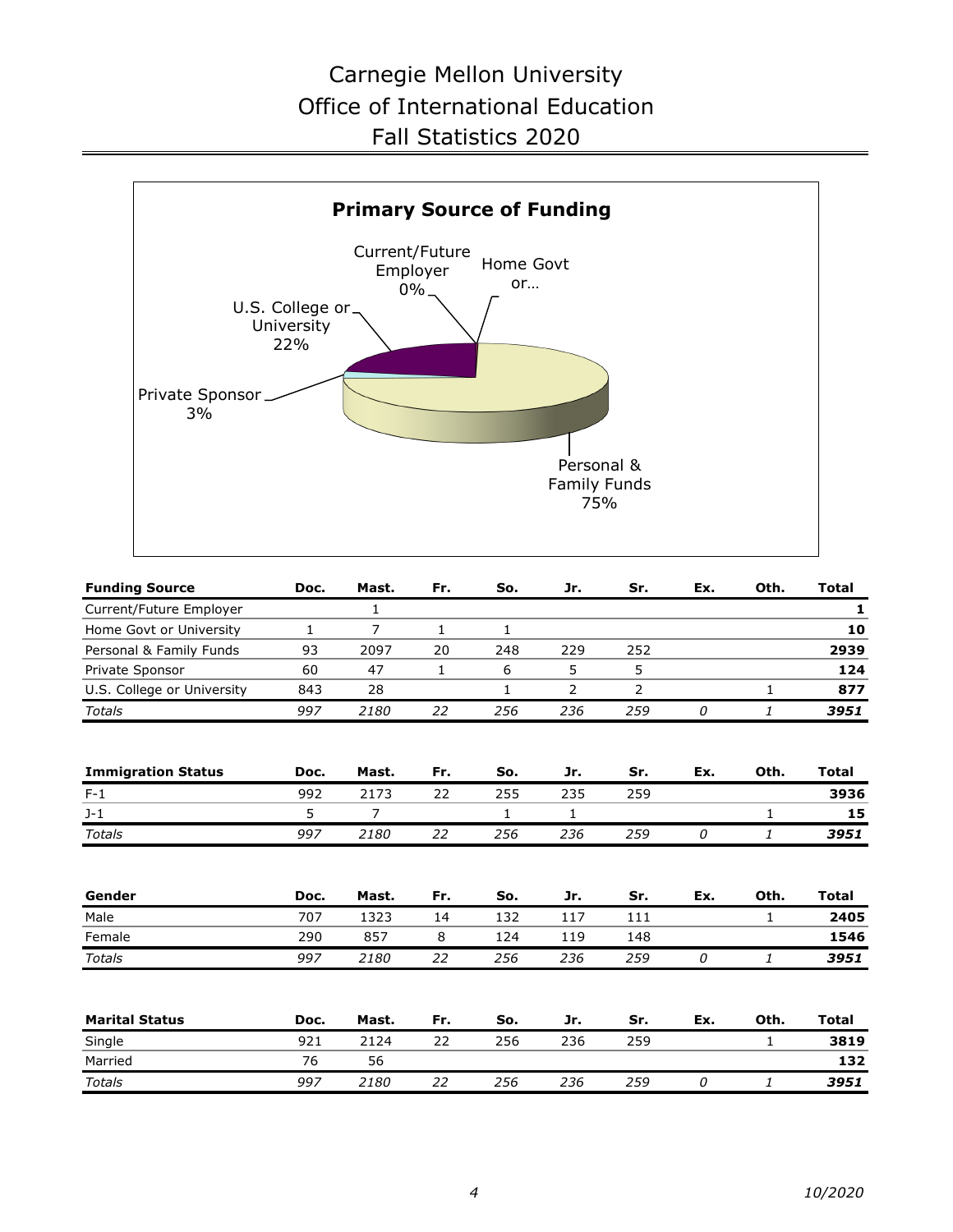

| Region           | Doc. | Mast. | Fr. | So. | Jr. | Sr. | Ex. | Oth. | Total        |
|------------------|------|-------|-----|-----|-----|-----|-----|------|--------------|
| Africa           | 16   | 4     |     |     |     |     |     |      | 21           |
| Asia             | 770  | 2057  | 13  | 218 | 205 | 228 |     |      | 3491         |
| Europe           | 91   | 29    | 3   | 6   |     | 6   |     |      | 142          |
| Latin America    | 34   | 19    |     |     |     |     |     |      | 57           |
| Middle East      | 40   | 20    |     |     |     |     |     |      | 66           |
| North America    | 42   | 45    |     | 25  | 16  | 18  |     |      | 151          |
| Oceania          | 4    | 6     |     | 4   | 6   | 3   |     |      | 23           |
| <b>Stateless</b> |      |       |     |     |     |     |     |      | $\mathbf{o}$ |
| <b>Totals</b>    | 997  | 2180  | 22  | 256 | 236 | 259 | 0   |      | 3951         |

| Country         | Doc. | Mast. | Fr. | So. | Jr.            | Sr. | Ex. | Oth. | <b>Total</b>   |
|-----------------|------|-------|-----|-----|----------------|-----|-----|------|----------------|
| Albania         |      |       |     |     |                |     |     |      | 2              |
| Argentina       | 3    |       |     |     |                |     |     |      | $\overline{4}$ |
| Australia       | 4    | 5     |     | 3   | $\overline{4}$ |     |     |      | 17             |
| Austria         |      |       |     |     |                |     |     |      |                |
| Bangladesh      | 6    | 4     |     |     |                |     |     |      | 11             |
| Belgium         |      |       |     |     |                |     |     |      | 2              |
| Bolivia         |      |       |     |     |                |     |     |      |                |
| Brazil          | 10   | 2     |     |     |                |     |     |      | 13             |
| Brunei          |      |       |     |     |                |     |     |      |                |
| Burma (Myanmar) |      |       |     |     | 1              |     |     |      |                |
| Cameroon        |      |       |     |     |                |     |     |      |                |
| Canada          | 29   | 37    | 5   | 25  | 16             | 18  |     |      | 130            |
| Chile           | 4    | 3     |     |     |                |     |     |      | 8              |
| China           | 419  | 1241  | 6   | 152 | 132            | 144 |     |      | 2094           |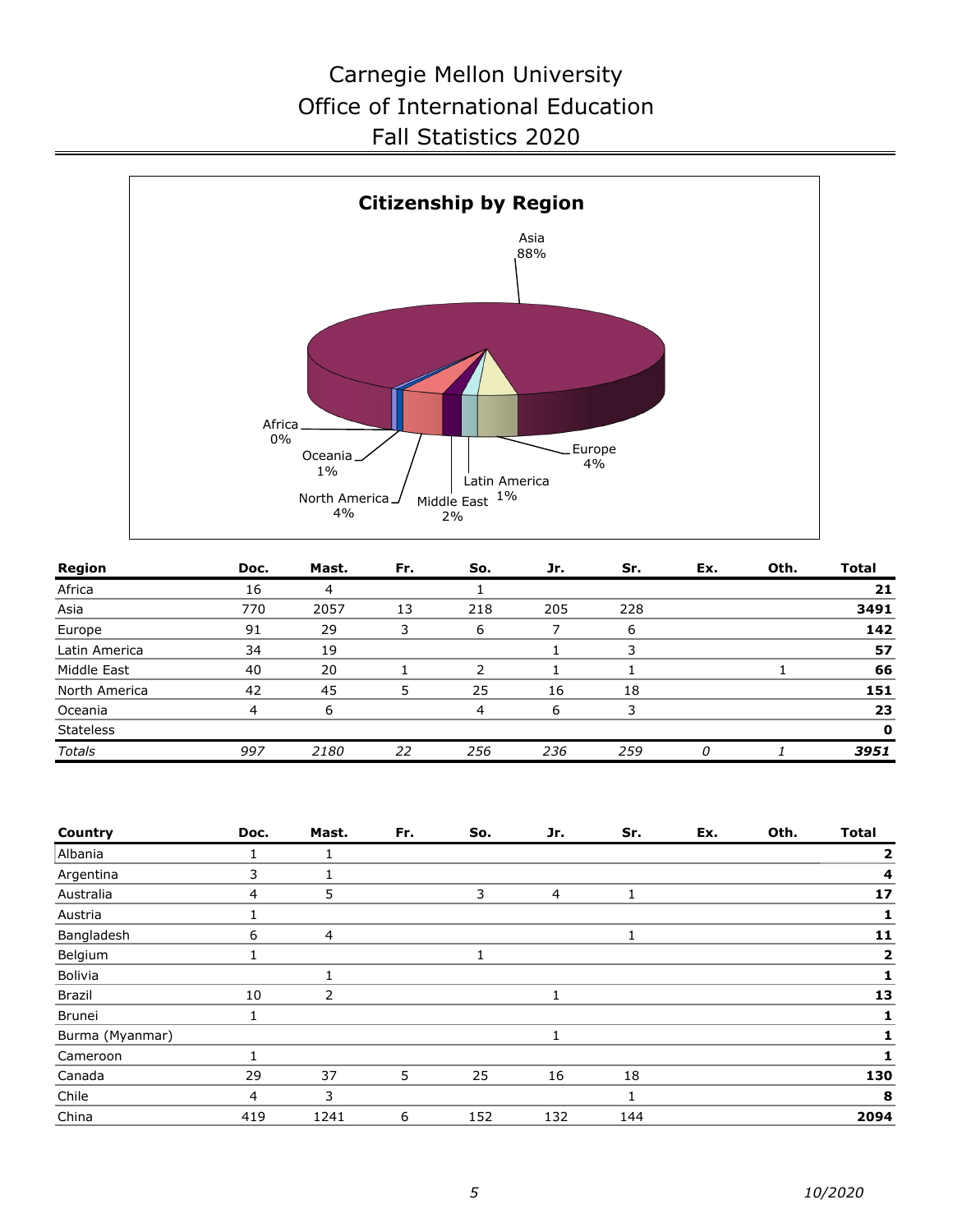| <b>Country</b>       | Doc.                     | Mast.          | Fr.         | So.          | Jr.            | Sr.            | Ex. | Oth.         | <b>Total</b>            |
|----------------------|--------------------------|----------------|-------------|--------------|----------------|----------------|-----|--------------|-------------------------|
| Colombia             | $\overline{7}$           | 4              |             |              |                | $\mathbf{1}$   |     |              | ${\bf 12}$              |
| Costa Rica           |                          | 2              |             |              |                | $\mathbf{1}$   |     |              | 3                       |
| Croatia              | $\mathbf{1}$             |                |             |              |                |                |     |              | 1                       |
| Dominica             | $\mathbf 1$              |                |             |              |                |                |     |              | $\mathbf 1$             |
| Ecuador              | $\mathsf{2}\,$           | $\overline{2}$ |             |              |                |                |     |              | 4                       |
| Egypt                | 3                        |                |             |              |                |                |     |              | 3                       |
| Eswatini (Swaziland) | $\mathbf 1$              |                |             |              |                |                |     |              | $\mathbf 1$             |
| Finland              |                          | $\mathbf 1$    |             |              |                |                |     |              | 1                       |
| France               | $\overline{7}$           | 4              |             |              |                |                |     |              | 11                      |
| Georgia              | $\mathbf 1$              |                |             |              |                |                |     |              | 1                       |
| Germany              | 9                        | $\mathbf{1}$   |             |              |                |                |     |              | 10                      |
| Ghana                | $\mathsf{2}$             |                |             |              |                |                |     |              | 2                       |
| Greece               | 5                        | $\mathbf 1$    |             |              | $\mathbf 1$    |                |     |              | $\overline{\mathbf{z}}$ |
| Honduras             | $\mathbf 1$              |                |             |              |                |                |     |              | $\mathbf 1$             |
| Hong Kong            | $\overline{7}$           | 10             |             | 3            | $\mathbf 1$    | 3              |     |              | 24                      |
| Hungary              | $\mathbf{1}$             |                |             |              |                | $\mathbf 1$    |     |              | 2                       |
| Iceland              | $\mathbf 1$              | $\overline{2}$ |             |              |                |                |     |              | 3                       |
| India                | 218                      | 611            |             | $21\,$       | 22             | 35             |     |              | 907                     |
| Indonesia            | $\overline{3}$           | 5              |             |              |                | $\mathbf 1$    |     |              | 9                       |
| Iran                 | 28                       |                |             |              |                |                |     |              | 28                      |
| Ireland              | $\overline{2}$           | $\mathbf{1}$   |             |              | $\mathbf 1$    |                |     |              | $\overline{\mathbf{4}}$ |
| Israel               | $\mathbf 1$              | 2              |             | $\mathbf{1}$ |                |                |     | $\mathbf{1}$ | 5                       |
| Italy                | 9                        | 4              |             |              |                |                |     |              | 13                      |
| Jamaica              | $\overline{2}$           |                |             |              |                |                |     |              | 2                       |
| Japan                | $\boldsymbol{6}$         | 24             |             | $\mathbf{1}$ |                | $\overline{2}$ |     |              | 33                      |
| Jordan               | $\mathbf 1$              | $\overline{2}$ |             |              |                |                |     |              | 3                       |
| Kazakhstan           | $\overline{2}$           | $\mathbf{1}$   |             |              |                |                |     |              | $\overline{\mathbf{3}}$ |
| Kuwait               | $\mathbf 1$              | $\mathbf{1}$   |             |              |                |                |     |              | $\mathbf{2}$            |
| Lebanon              | $\mathsf{2}\,$           |                |             |              |                |                |     |              | $\mathbf{2}$            |
| Macau                |                          |                | $\mathbf 1$ |              |                |                |     |              | 1                       |
| Macedonia            | $\mathbf 1$              |                |             |              |                |                |     |              | 1                       |
| Malaysia             | $\mathbf 1$              |                |             |              | $\mathbf 1$    | $\mathbf{1}$   |     |              | 3                       |
| Mauritius            |                          | $\mathbf 1$    |             |              |                |                |     |              | $\mathbf{1}$            |
| Mexico               | 13                       | 8              |             |              |                |                |     |              | 21                      |
| Mongolia             | $\mathbf 1$              |                |             |              |                |                |     |              | 1                       |
| Nepal                | $\mathbf 1$              | 4              |             |              |                | $\mathbf 1$    |     |              | $\bf 6$                 |
| Netherlands          |                          | $\mathbf 1$    |             |              |                |                |     |              | 1                       |
| New Zealand          |                          | $\mathbf 1$    |             | $\mathbf 1$  | $\overline{2}$ | $\overline{2}$ |     |              | $\bf 6$                 |
| Nigeria              | $\mathbf 1$              | $\overline{2}$ |             | $\mathbf 1$  |                |                |     |              | 4                       |
| Norway               |                          |                | $\mathbf 1$ |              |                |                |     |              | 1                       |
| Pakistan             | $\overline{4}$           | 6              |             | $\mathbf 1$  | $\mathbf 1$    | $\mathbf 1$    |     |              | 13                      |
| Paraguay             | $\mathbf 1$              |                |             |              |                |                |     |              | 1                       |
| Peru                 | $\mathbf 1$              | $\overline{2}$ |             |              |                |                |     |              | 3                       |
| Philippines          | $\overline{2}$           |                |             | $\mathsf{2}$ | $\mathbf 1$    | $\mathbf 1$    |     |              | 6                       |
| Poland               | $\mathsf{3}$             |                |             |              |                |                |     |              | 3                       |
| Portugal             | 6                        |                |             |              |                |                |     |              | $\bf 6$                 |
| Romania              | $\mathbf{1}$             |                |             |              |                | $\mathbf{1}$   |     |              | $\mathbf{2}$            |
| Russia               | 8                        | $\mathbf{1}$   |             |              | $\mathbf 1$    | $\mathbf 1$    |     |              | 11                      |
| Saudi Arabia         | $\overline{\mathcal{L}}$ | 9              | $\mathbf 1$ |              |                |                |     |              | 14                      |
| Serbia               | $\mathbf 1$              | $\mathbf 1$    |             |              |                |                |     |              | $\mathbf{2}$            |
|                      |                          |                |             |              |                |                |     |              |                         |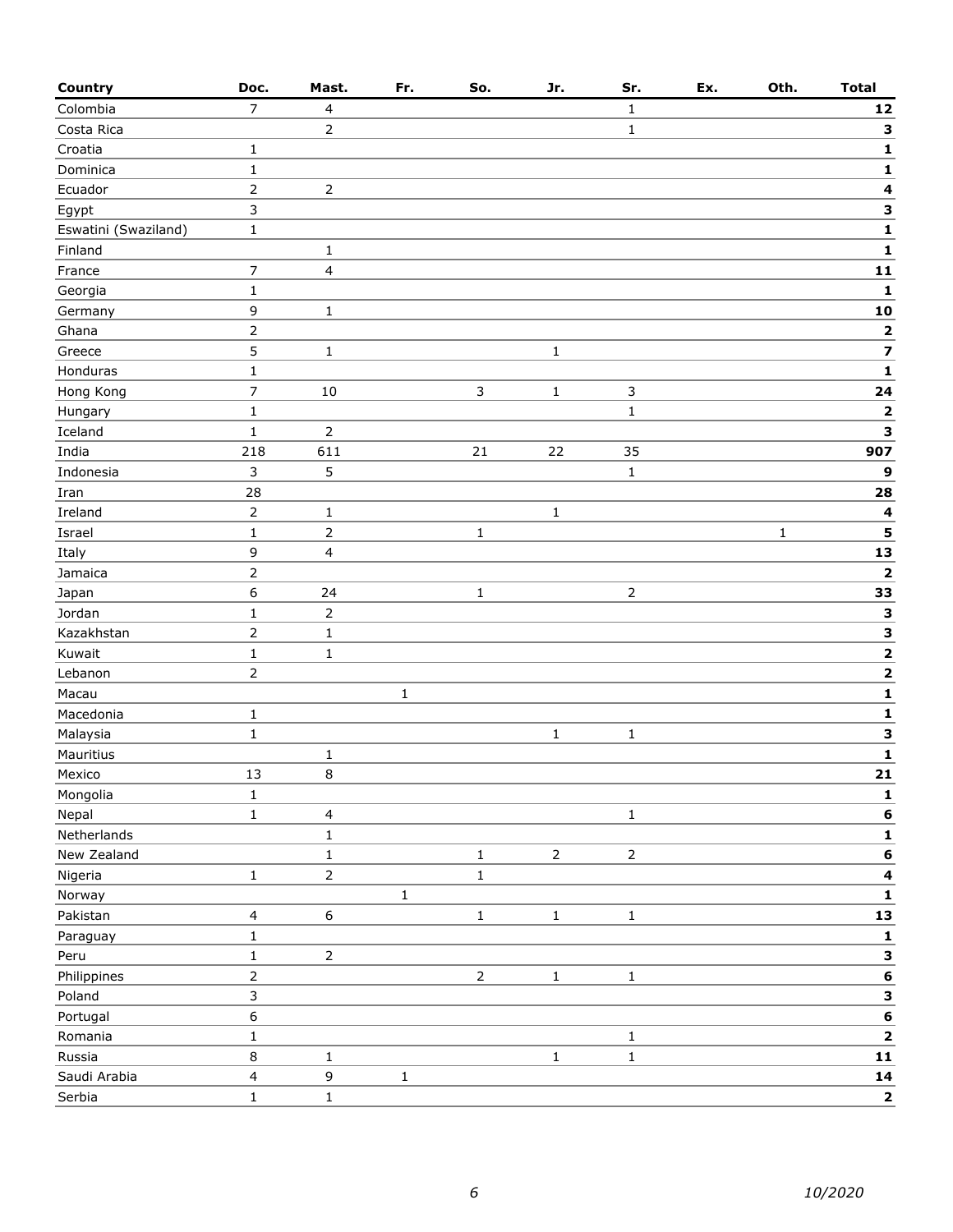| Singapore         | 10             | 15             | 1              | 14             | 12           | 7              |     |      | 59                      |
|-------------------|----------------|----------------|----------------|----------------|--------------|----------------|-----|------|-------------------------|
| Slovenia          |                | $\mathbf{1}$   |                |                |              |                |     |      | 1                       |
| Country           | Doc.           | Mast.          | Fr.            | So.            | Jr.          | Sr.            | Ex. | Oth. | <b>Total</b>            |
| South Africa      |                | 1              |                |                |              |                |     |      | 1                       |
| South Korea       | 48             | 41             | 2              | 11             | 28           | 30             |     |      | 160                     |
| Spain             | 3              | 5              |                |                |              |                |     |      | 8                       |
| Sri Lanka         |                | $\mathbf{1}$   |                |                |              |                |     |      | 1                       |
| Sweden            |                |                |                | $\overline{2}$ |              |                |     |      | 2                       |
| Switzerland       | $\mathbf{1}$   |                |                |                | $\mathbf{1}$ |                |     |      | 2                       |
| Taiwan            | 32             | 81             | $\mathbf{1}$   | $\overline{7}$ | $\mathbf{1}$ |                |     |      | 122                     |
| Thailand          | $\overline{4}$ | 15             | 2              | 4              | 4            | $\overline{2}$ |     |      | 31                      |
| Trinidad & Tobago |                | 1              |                |                |              |                |     |      | 1                       |
| Tunisia           | 1              |                |                |                |              |                |     |      | 1                       |
| Turkey            | 24             | 2              |                | $\overline{2}$ |              | $\mathbf{1}$   |     |      | 29                      |
| Uganda            | 4              |                |                |                |              |                |     |      | 4                       |
| Ukraine           | 2              | 1              |                | 1              |              |                |     |      | $\overline{\mathbf{4}}$ |
| United Kingdom    | 2              | $\overline{2}$ | $\overline{2}$ |                | 3            | $\overline{2}$ |     |      | 11                      |
| Uruguay           | 1              | 1              |                |                |              |                |     |      | 2                       |
| Venezuela         | $\mathbf{1}$   |                |                |                |              |                |     |      | 1                       |
| Vietnam           | 9              | 4              |                | 3              | 2            |                |     |      | 18                      |
| Zimbabwe          | 2              |                |                |                |              |                |     |      | 2                       |
| <b>Totals</b>     | 997            | 2180           | 22             | 256            | 236          | 259            | 0   | 1    | 3951                    |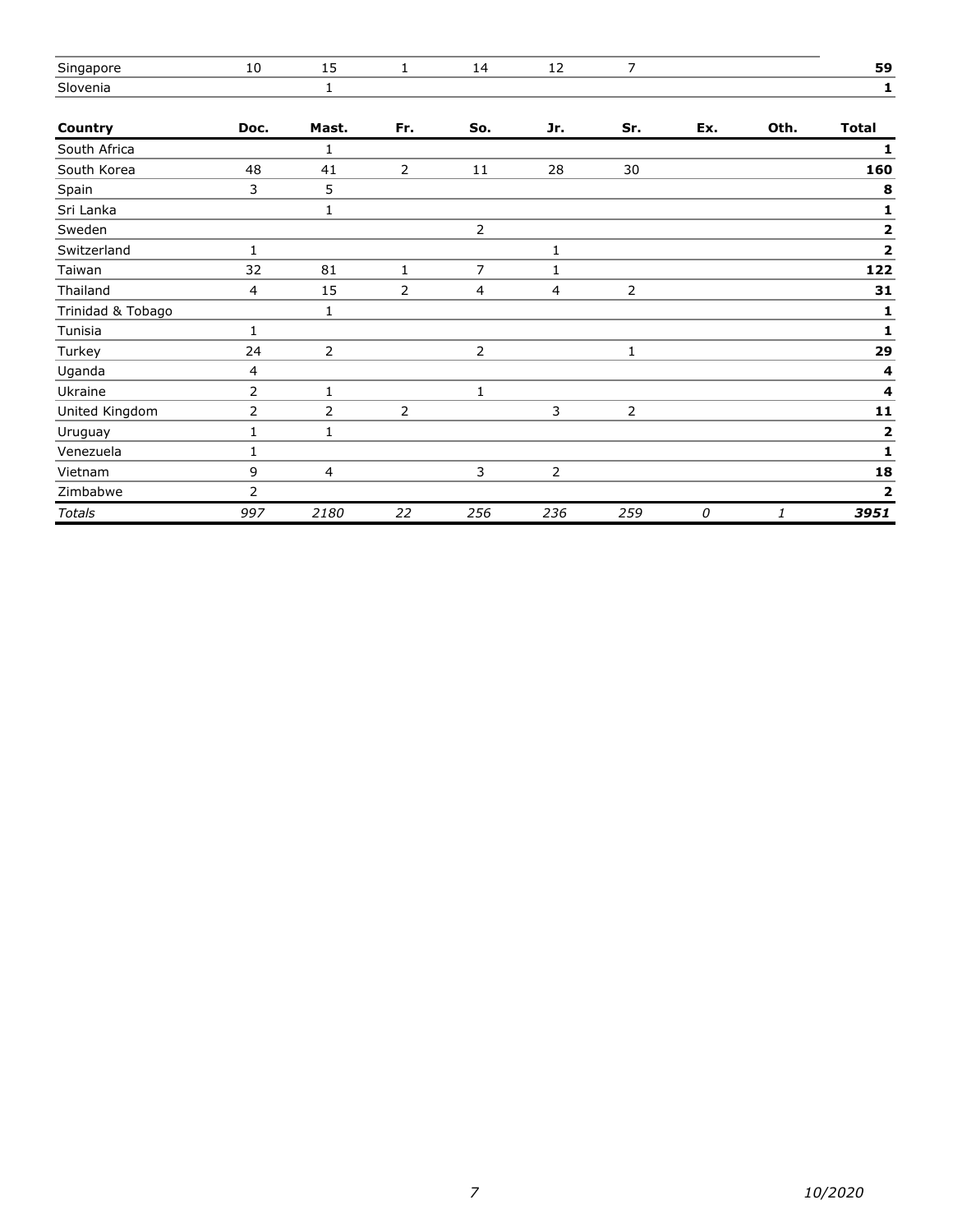### **Colleges and Programs**

| <b>CFA</b>                                   | Doc. | Mast.          | Fr. | So.          | Jr.          | Sr. | Ex. | Oth. | <b>Total</b> |
|----------------------------------------------|------|----------------|-----|--------------|--------------|-----|-----|------|--------------|
| Advanced Architectural Design                |      | 1              |     |              |              |     |     |      | 1            |
| Architectural & Building Sciences/Technology |      | 10             | 4   | 24           | 6            | 23  |     |      | 67           |
| Architecture                                 |      |                |     | $\mathbf{1}$ | $\mathbf{1}$ | 3   |     |      | 5            |
| Architecture-Engineering-Construction Mgmt   | 2    | 5              |     |              |              |     |     |      | 7            |
| Art                                          |      | 4              |     | 5            | 4            | 6   |     |      | 19           |
| Building Performance & Diagnostics           | 9    | 3              |     |              |              |     |     |      | 12           |
| <b>Computational Design</b>                  | 8    | 9              |     |              |              |     |     |      | 17           |
| Costume Design                               |      | 1              |     |              |              |     |     |      | 1            |
| Costume Production                           |      | 1              |     |              |              |     |     |      | 1            |
| Design                                       | 3    | 1              |     | 4            | 6            | 6   |     |      | 20           |
| Design for Interactions                      |      | 10             |     |              |              |     |     |      | 10           |
| Drama                                        |      |                |     | $\mathbf{1}$ | $\mathbf{1}$ | 1   |     |      | 3            |
| Lighting Design                              |      | $\mathbf{1}$   |     |              |              |     |     |      | 1            |
| Music                                        |      | $\overline{7}$ | 1   |              |              |     |     |      | 8            |
| Music & Technology                           |      |                |     |              |              | 1   |     |      | 1            |
| <b>Music Education</b>                       |      | 1              |     |              |              |     |     |      | 1            |
| <b>Music Performance</b>                     |      | 15             |     |              |              |     |     |      | 15           |
| Scene Design                                 |      | 3              |     |              |              |     |     |      | з            |
| Sustainable Design                           |      | 6              |     |              |              |     |     |      | 6            |
| <b>Transition Design</b>                     | 1    |                |     |              |              |     |     |      | 1            |
| Urban Design                                 |      | 6              |     |              |              |     |     |      | 6            |
| Total                                        | 23   | 84             | 5   | 35           | 18           | 40  | 0   | 0    | 205          |

| <b>CIT</b>                                    | Doc. | Mast. | Fr. | So. | Jr. | Sr. | Ex. | Oth. | Total |
|-----------------------------------------------|------|-------|-----|-----|-----|-----|-----|------|-------|
| Advanced Infrastructure Systems               | 2    | 3     |     |     |     |     |     |      | 5     |
| <b>Biomedical Engineering</b>                 | 20   | 27    |     |     |     |     |     |      | 47    |
| Chemical Engineering                          | 33   | 38    |     |     | 6   | 7   |     |      | 84    |
| CIT Undeclared                                |      |       | 7   |     |     |     |     |      | 7     |
| Civil & Environmental Engineering             | 34   | 74    | 1   | 1   | 3   | 2   |     |      | 115   |
| Colloids, Polymers, & Surfaces                |      | 3     |     |     |     |     |     |      | з     |
| Computational Design & Manufacturing          |      | 10    |     |     |     |     |     |      | 10    |
| <b>Computational Mechanics</b>                | 3    |       |     |     |     |     |     |      | з     |
| Electrical & Computer Engineering             | 146  | 306   |     | 50  | 38  | 34  |     |      | 574   |
| Energy Science, Technology & Policy           |      | 16    |     |     |     |     |     |      | 16    |
| Engineering & Public Policy                   | 15   | 2     |     |     |     |     |     |      | 17    |
| Engineering & Technology Innovation Mgmt      |      | 19    |     |     |     |     |     |      | 19    |
| <b>Information Networking</b>                 |      | 62    |     |     |     |     |     |      | 62    |
| <b>Information Security</b>                   |      | 24    |     |     |     |     |     |      | 24    |
| Information Technology - Information Security |      | 24    |     |     |     |     |     |      | 24    |
| Information Technology - Mobility             |      | 39    |     |     |     |     |     |      | 39    |
| <b>Materials Science</b>                      |      | 21    |     |     |     |     |     |      | 21    |
| Materials Science & Engineering               | 41   | 2     |     | 6   | 4   | 3   |     |      | 56    |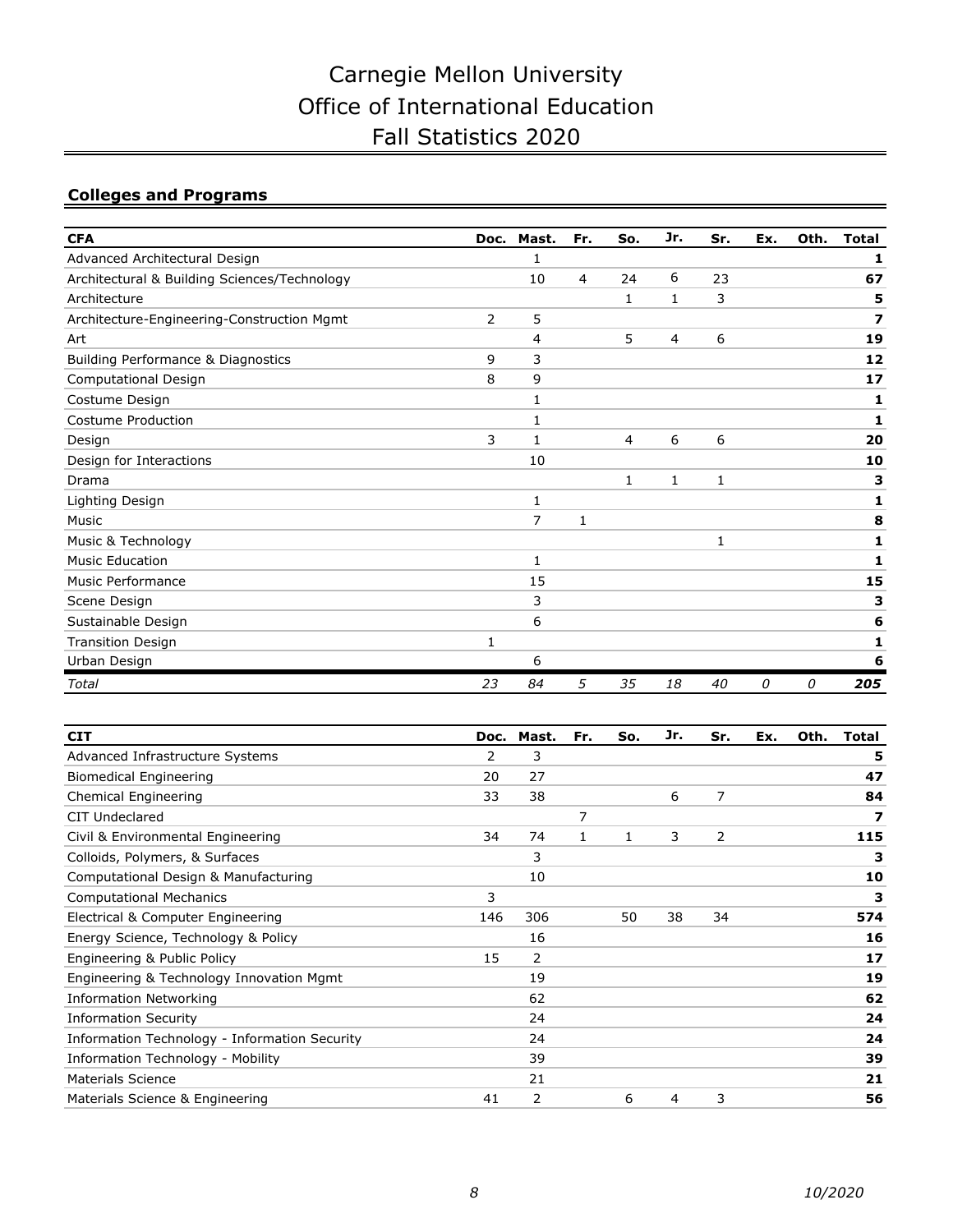| CIT (cont.)                             |     | Doc. Mast. | Fr. | So. | Jr. | Sr. | Ex. | Oth. | Total |
|-----------------------------------------|-----|------------|-----|-----|-----|-----|-----|------|-------|
| Mechanical Engineering                  | 86  |            |     |     |     |     |     |      | 181   |
| Mobile & Internet of Things Engineering |     |            |     |     |     |     |     |      | 5     |
| Software Engineering                    |     | 79         |     |     |     |     |     |      | 79    |
| Total                                   | 380 | 829        |     | 66  | 58  | 50  |     |      | 1386  |

| <b>CMU</b>                                    |   | Doc. Mast. | Fr. | So. | Jr. | Sr. | Ex. | Oth. | Total |
|-----------------------------------------------|---|------------|-----|-----|-----|-----|-----|------|-------|
| Computer Science & Architecture               |   |            |     |     |     |     |     |      |       |
| Entertainment Technology                      |   | 84         |     |     |     |     |     |      | 84    |
| Humanities & Arts                             |   |            |     |     | 4   | フ   |     |      |       |
| Integrated Innovation for Products & Services |   | 28         |     |     |     |     |     |      | 28    |
| Science & Arts                                |   |            |     |     |     |     |     |      |       |
| Science & Humanities Scholar                  |   |            |     |     | 8   | 5   |     |      | 13    |
| Software Management                           |   | 33         |     |     |     |     |     |      | 33    |
| Special: Non-degree/Visiting                  |   |            |     |     |     |     |     |      |       |
| Technology Ventures                           |   | 12         |     |     |     |     |     |      | 12    |
| Total                                         | 0 | 157        |     |     | 12  |     | n   |      | 166   |

| <b>Heinz</b>                                   | Doc. | Mast. | Fr. | So. | Jr. | Sr. | Ex. | Oth.     | Total |
|------------------------------------------------|------|-------|-----|-----|-----|-----|-----|----------|-------|
| Arts Management                                |      | 8     |     |     |     |     |     |          | 8     |
| Business Intelligence & Data Analytics         |      | 95    |     |     |     |     |     |          | 95    |
| Entertainment Industry Management              |      | 13    |     |     |     |     |     |          | 13    |
| Health Care Analytics & Information Technology |      | 10    |     |     |     |     |     |          | 10    |
| Health Care Policy & Management                |      |       |     |     |     |     |     |          |       |
| Information Security Policy & Mgmt             |      | 15    |     |     |     |     |     |          | 15    |
| <b>Information Systems Management</b>          | 18   | 134   |     |     |     |     |     |          | 152   |
| Machine Learning & Public Policy               |      |       |     |     |     |     |     |          |       |
| Public Policy & Management                     | 6    | 15    |     |     |     |     |     |          | 21    |
| Public Policy & Management (Data Analytics)    |      | 28    |     |     |     |     |     |          | 28    |
| Total                                          | 26   | 319   | 0   | 0   | O   | 0   | 0   | $\Omega$ | 345   |

| <b>Dietrich</b>                               |   | Doc. Mast. | Fr. | So.            | Jr. | Sr.            | Ex. | Oth. | Total |
|-----------------------------------------------|---|------------|-----|----------------|-----|----------------|-----|------|-------|
| <b>Behavioral Decision Research</b>           | 3 |            |     |                |     |                |     |      | з     |
| <b>Behavioral Economics</b>                   |   |            |     |                |     |                |     |      |       |
| Behavioral Economics, Policy, & Organizations |   |            |     |                | 1   |                |     |      |       |
| Cognitive Neuroscience                        | 3 |            |     |                |     |                |     |      |       |
| Cognitive Science                             |   |            |     | $\overline{2}$ | 2   | $\overline{2}$ |     |      | 6     |
| <b>Decision Science</b>                       |   |            |     |                | 2   | 3              |     |      | 6     |
| Dietrich Undeclared                           |   |            |     | 24             |     |                |     |      | 25    |
| Economics                                     |   |            |     | 3              |     | 3              |     |      | 6     |
| Economics & Mathematical Sciences             |   |            |     |                |     | 3              |     |      | з     |
| Economics & Politics                          |   |            |     |                |     |                |     |      |       |
| Economics & Statistics                        |   |            |     | 3              | 1   | 7              |     |      | 11    |
| Global Communication & Applied Translation    |   |            |     |                |     |                |     |      |       |
| <b>Global Studies</b>                         |   |            |     |                | 1   | 1              |     |      | 2     |
| History                                       |   |            |     |                |     |                |     |      |       |
| <b>Information Systems</b>                    |   |            |     | 12             | 8   | 9              |     |      | 29    |
| <b>International Relations &amp; Politics</b> |   |            |     |                |     |                |     |      |       |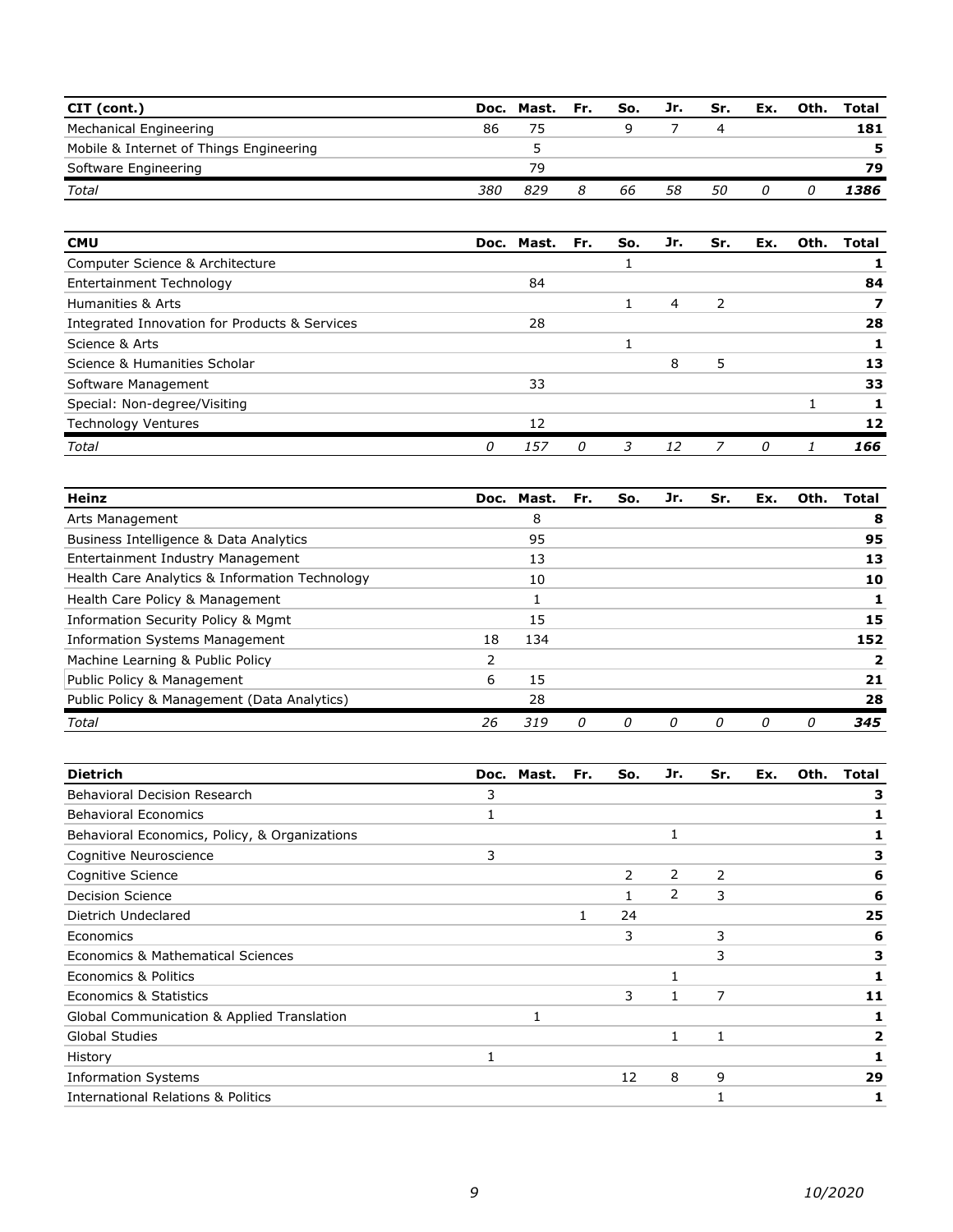| Logic & Computation              |  |  |  |
|----------------------------------|--|--|--|
| Logic, Computation & Methodology |  |  |  |

| Dietrich (cont.)                      |    | Doc. Mast. | Fr. | So. | Jr. | Sr.          | Ex. | Oth. | <b>Total</b> |
|---------------------------------------|----|------------|-----|-----|-----|--------------|-----|------|--------------|
| <b>Neural Computation</b>             | 3  |            |     |     |     |              |     |      |              |
| Neural Computation & Machine Learning | 5  |            |     |     |     |              |     |      |              |
| Philosophy                            |    |            |     |     |     |              |     |      |              |
| Professional Writing                  |    |            |     |     |     |              |     |      |              |
| Pure & Applied Logic                  | 2  |            |     |     |     |              |     |      |              |
| Psychology                            | 4  |            |     |     | 3   | 6            |     |      | 13           |
| Rhetoric                              |    |            |     |     |     |              |     |      |              |
| Second Language Acquisition           | 4  |            |     |     |     |              |     |      | 4            |
| <b>Statistics</b>                     | 21 |            |     |     | 2   | $\mathbf{1}$ |     |      | 24           |
| <b>Statistical Practice</b>           |    | 17         |     |     |     |              |     |      | 17           |
| Statistics & Machine Learning         | 5  |            |     | 14  | 23  | 21           |     |      | 63           |
| Total                                 | 62 | 20         |     | 59  | 45  | 60           | 0   | 0    | 247          |

| <b>MCS</b>                               |     | Doc. Mast. | Fr.           | So. | Jr. | Sr. | Ex. | Oth. | Total |
|------------------------------------------|-----|------------|---------------|-----|-----|-----|-----|------|-------|
| Algorithms, Combinatorics & Optimization | 3   |            |               |     |     |     |     |      | з     |
| <b>Biological Sciences</b>               | 9   |            |               | 3   | 4   |     |     |      | 16    |
| Chemistry                                | 31  |            |               | 6   |     |     |     |      | 38    |
| <b>Computational Biology</b>             |     | 24         |               |     |     |     |     |      | 24    |
| Computational Finance                    |     |            |               |     | 7   | 6   |     |      | 14    |
| <b>Mathematical Sciences</b>             | 28  |            |               | 27  | 19  | 25  |     |      | 99    |
| <b>MCS Undeclared</b>                    |     |            | $\mathcal{P}$ | 2   |     |     |     |      | 4     |
| Neuroscience                             |     |            |               |     |     | 2   |     |      |       |
| Physics                                  | 38  |            |               | 5   | 3   | 1   |     |      | 47    |
| Physics - Astrophysics                   |     |            |               |     |     |     |     |      |       |
| Physics - Biological Physics             |     |            |               |     |     |     |     |      |       |
| Physics - Computational Physics          |     |            |               | 3   |     | 2   |     |      |       |
| Total                                    | 109 | 24         | 2             | 47  | 35  | 38  | 0   | 0    | 255   |

| <b>SCS</b>                                         | Doc. | Mast. | Fr. | So.          | Jr. | Sr. | Ex. | Oth. | <b>Total</b> |
|----------------------------------------------------|------|-------|-----|--------------|-----|-----|-----|------|--------------|
| Artificial Intelligence                            |      |       |     | 7            | 8   | 2   |     |      | 17           |
| Artificial Intelligence & Innovation               |      | 34    |     |              |     |     |     |      | 34           |
| Automated Science - Biological Experimentation     |      | 12    |     |              |     |     |     |      | 12           |
| Computational Biology                              | 25   |       |     |              | 2   | 1   |     |      | 28           |
| Computational Data Science                         |      | 93    |     |              |     |     |     |      | 93           |
| <b>Computer Science</b>                            | 77   | 49    | 3   | 20           | 42  | 40  |     |      | 231          |
| Computer Vision                                    |      | 33    |     |              |     |     |     |      | 33           |
| Educational Technology & Applied Learning Sciences |      | 13    |     |              |     |     |     |      | 13           |
| Human-Computer Interaction                         | 25   | 8     |     | $\mathbf{1}$ | 1   | 1   |     |      | 36           |
| Information Technology - Privacy Engineering       |      | 10    |     |              |     |     |     |      | 10           |
| <b>Information Technology Strategy</b>             |      | 23    |     |              |     |     |     |      | 23           |
| <b>Intelligent Information Systems</b>             |      | 24    |     |              |     |     |     |      | 24           |
| Language & Information Technologies                | 68   |       |     |              |     |     |     |      | 68           |
| Language Technologies                              |      | 28    |     |              |     |     |     |      | 28           |
| Machine Learning                                   | 43   | 39    |     |              |     |     |     |      | 82           |
| Robotic Systems Development                        |      | 39    |     |              |     |     |     |      | 39           |
| Robotics                                           | 84   | 54    |     |              |     |     |     |      | 138          |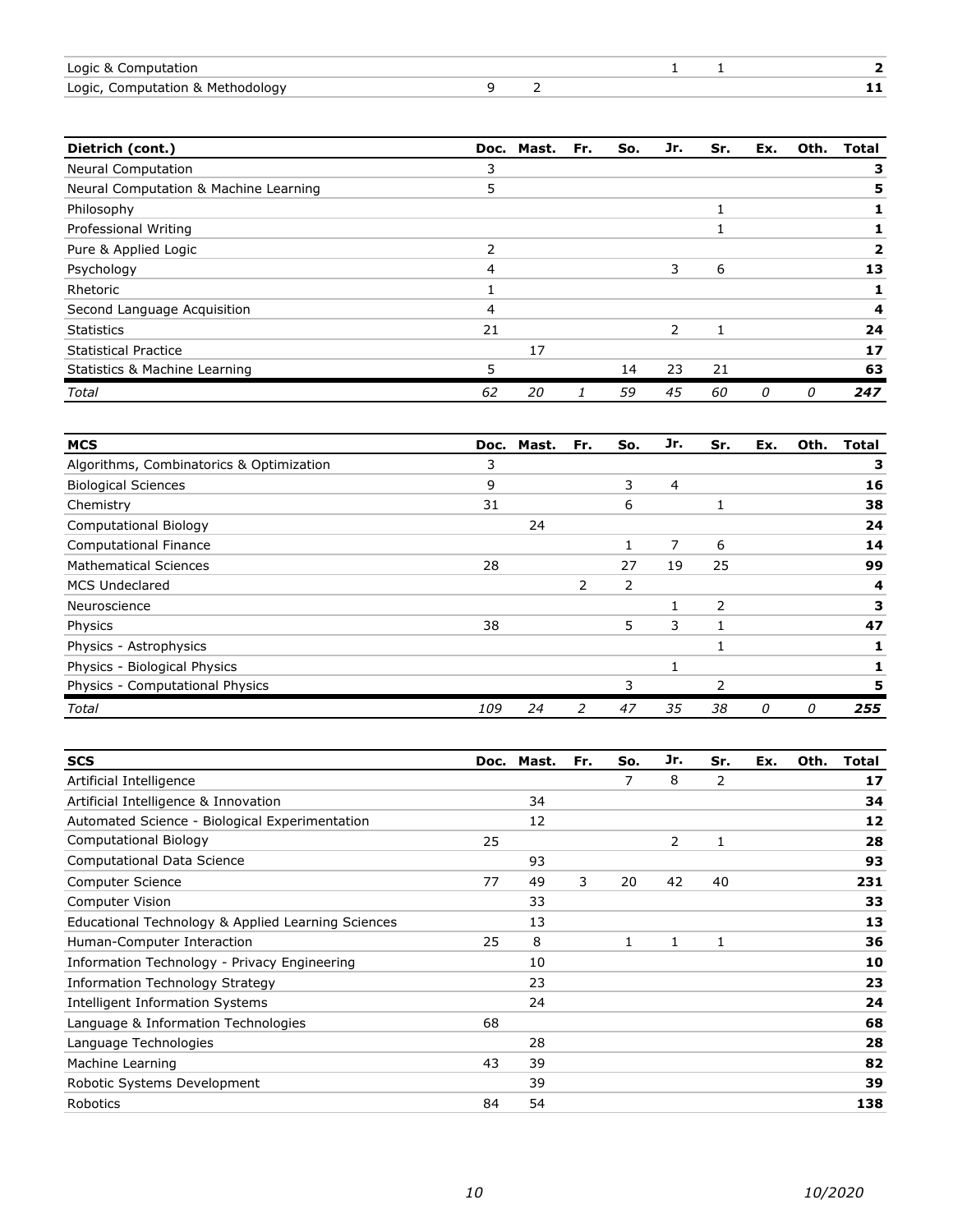| Scalable Systems                          |              | 33    |     |     |     |     |     |      | 33           |
|-------------------------------------------|--------------|-------|-----|-----|-----|-----|-----|------|--------------|
| Societal Computing                        | 10           |       |     |     |     |     |     |      | 10           |
|                                           |              |       |     |     |     |     |     |      |              |
| Software Engineering                      | 13           | 12    |     |     |     |     |     |      | 25           |
| Total                                     | 345          | 504   | 3   | 28  | 53  | 44  | 0   | 0    | 914          |
| <b>Tepper</b>                             | Doc.         | Mast. | Fr. | So. | Jr. | Sr. | Ex. | Oth. | <b>Total</b> |
| Accounting                                | 6            |       |     |     |     |     |     |      | 6            |
| Algorithms, Combinatorics, & Optimization | 4            |       |     |     |     |     |     |      | 4            |
| <b>Business Administration</b>            |              |       | 3   | 18  | 13  | 20  |     |      | 54           |
| <b>Business Technologies</b>              | 5            |       |     |     |     |     |     |      | 5            |
| Computational Finance                     |              | 116   |     |     | 2   |     |     |      | 118          |
| Economics                                 | 10           |       |     |     |     |     |     |      | 10           |
| Economics & Public Policy                 | $\mathbf{1}$ |       |     |     |     |     |     |      | 1            |
| Finance                                   | 5            |       |     |     |     |     |     |      | 5            |
| Management Science                        |              | 93    |     |     |     |     |     |      | 93           |
| Marketing                                 | 4            |       |     |     |     |     |     |      | 4            |
| <b>Operations Management</b>              | 6            |       |     |     |     |     |     |      | 6            |
| <b>Operations Research</b>                | 6            |       |     |     |     |     |     |      | 6            |
| Organizational Behavior & Theory          | 5            |       |     |     |     |     |     |      | 5            |
| Product Management                        |              | 34    |     |     |     |     |     |      | 34           |
| Total                                     | 52           | 243   | 3   | 18  | 15  | 20  | 0   | 0    | 193          |
| <b>Grand Total</b>                        | 997          | 2180  | 22  | 256 | 236 | 259 | 0   | 1    | 3951         |